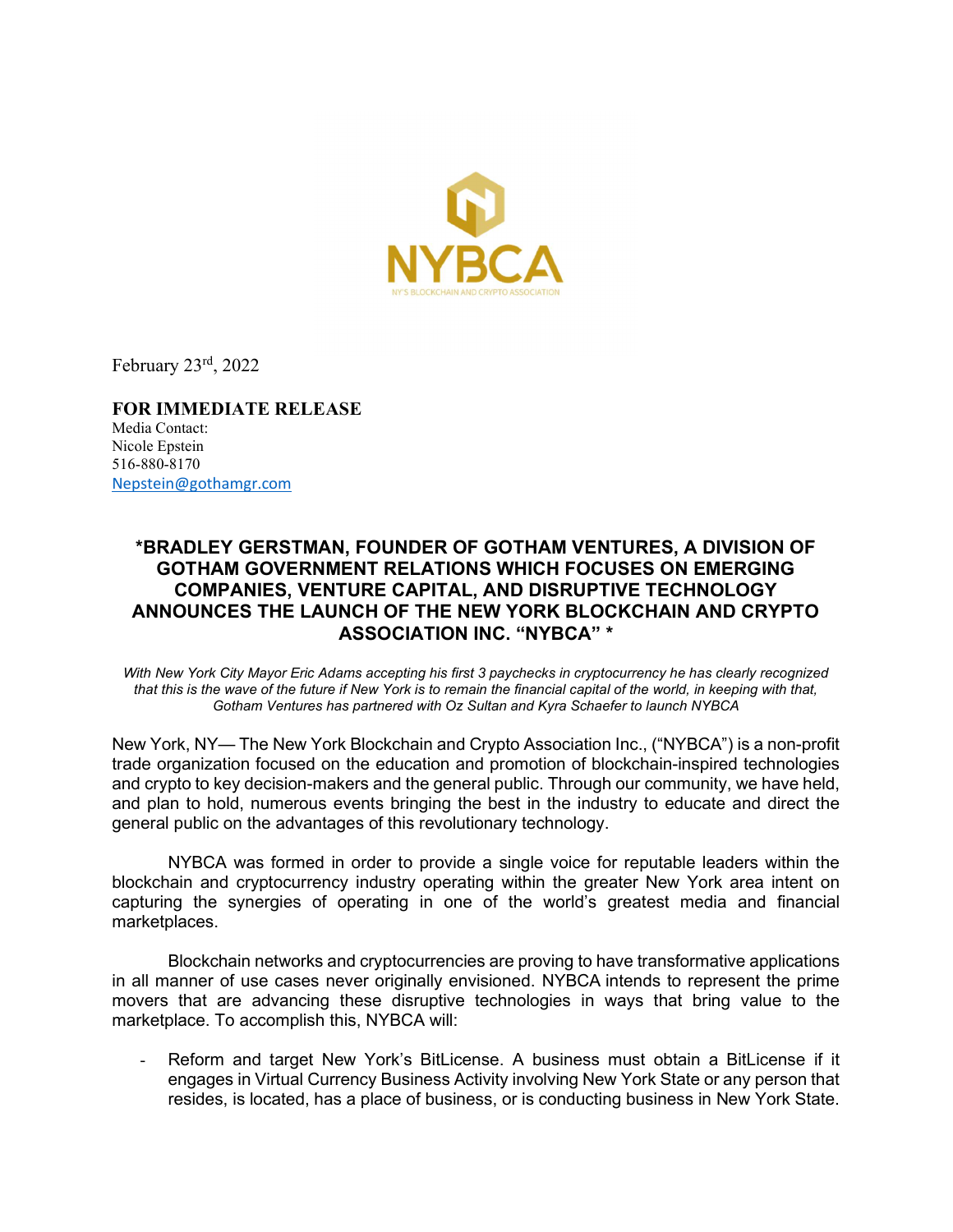NYBCA will be looking to its membership, other industry actors, and examples of cryptocurrency-friendly havens to encourage the formulation of a licensing structure that meets a State's declared goal of making it easier for start-ups to enter the New York market. NYCBA also wishes to explore a carve-out for cities with populations of over one million inhabitants to designate certain areas as license-exempt, conterminous with designated enterprise or empowerment zones.

- NYBCA will also promote legislation aimed at providing resources and tools to New York's Empire State Development Corporation, as well as other regional public benefit development corporations throughout the state, with an economic development mission to help them attract companies that harness blockchain technology by providing a plethora of incentives, including tax incentives and abatements, incubator space, and enriched incentives, if these companies locate in a designated enterprise of empowerment zones.
- educate key constituencies about how blockchain technology can bring about a more secure, private, and competitive digital marketplace in the United States' financial capital.
- advocate for regulatory clarity and relief so that New York becomes the leader in blockchain and crypto innovation.
- engage with industry, government, media, and aligned groups to augment our message and effectuate meaningful reforms to position New York for the future.

Our goal is to improve the public policy environment in all levels of New York government including, but not limited to, Albany and NYC so that blockchain networks can thrive in New York State. We want to guide regulators and lawmakers to strike the right balance between consumer protection and security concerns while setting the stage for stability, growth, and wider implementation. We're dedicated to fostering a dialogue between our industry and government to share knowledge, identify opportunities, and create an ecosystem that's transparent, secure, and respects society's desire for greater equity and greater community.

"Cryptocurrencies that fuel and power these networks, including other digital assets that run on decentralized public blockchains, offer a means of transferring and storing value while capturing all manner of synergies, as well as alternative asset capacity," said Founding Partner Bradley Gerstman, Esq. "New York is the financial capital of the world, and if it plans on holding onto this laurel, it simply must find a way to attract and sustain this asset class in a manner that does not kill the golden goose. NYBCA's membership will help us make that case to lawmakers and regulators."

"NYBCA is made up of the best and brightest disruptors and innovators advocating for the innovation and collaboration necessary to support this industry and make New York the leader in this economic and technological revolution" said NYBCA Executive Director Oz Sultan. "In addition, we're currently looking to hire 15 college students and young professionals to assist NYBCA in fulfilling its mission."

"It's clear that despite its best intentions for myriad reasons, New York State's cryptocurrency licensing regime has failed to meet its full potential," said NYBCA Board Member Kyra Schaefer. "NYBCA will be looking to its membership, other industry actors, and examples of cryptocurrency-friendly havens to encourage the formulation of a licensing structure that meets State's declared goal of making it easier for start-ups to enter the New York market."